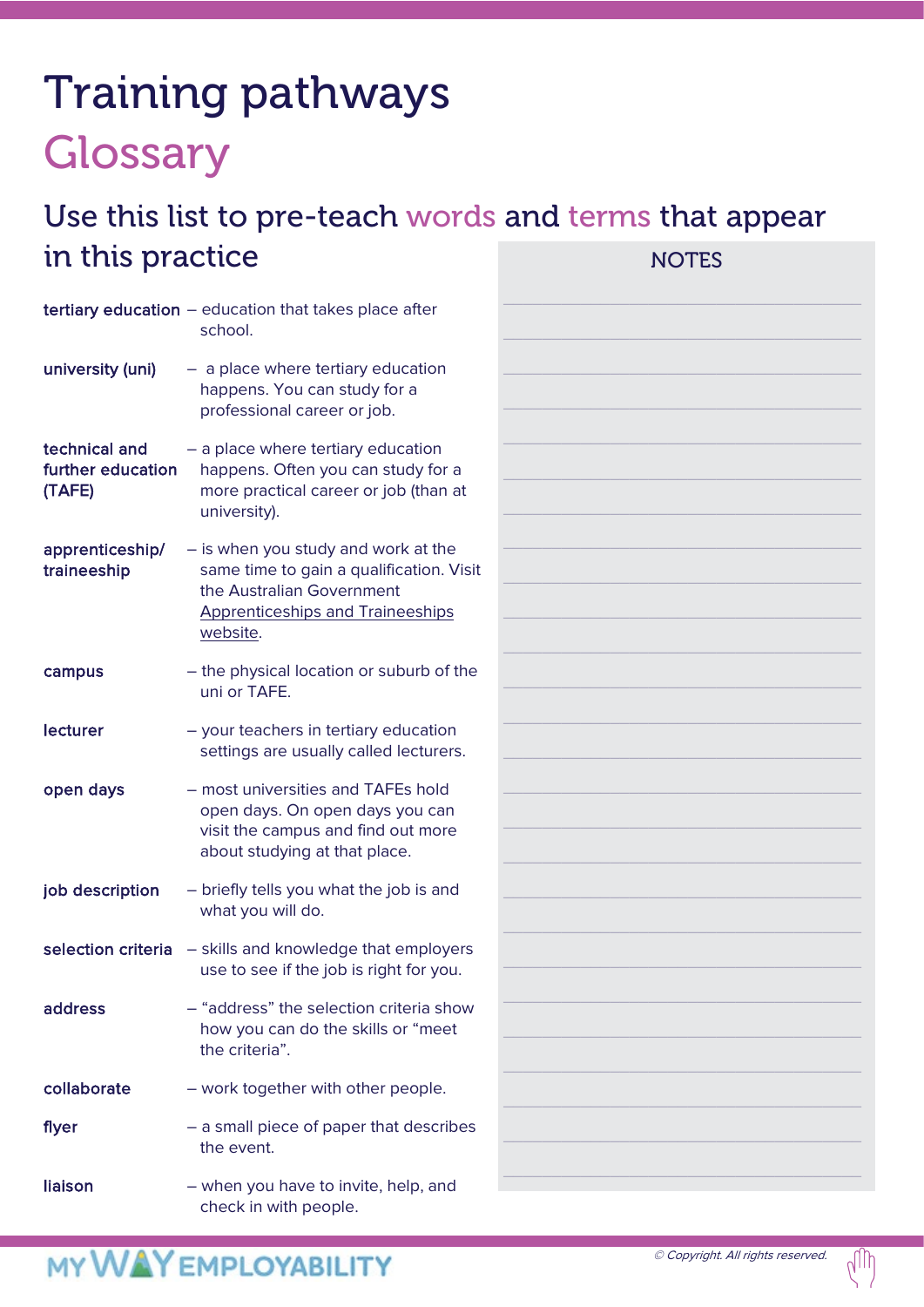#### Write your own definitions (without looking):

| <u> 1989 - Jan Samuel Barbara, margaret al II-lea (h. 1989).</u>                  |
|-----------------------------------------------------------------------------------|
|                                                                                   |
| <u> 1989 - Johann Stoff, amerikansk politiker (d. 1989)</u>                       |
|                                                                                   |
|                                                                                   |
|                                                                                   |
|                                                                                   |
| ,我们也不能在这里的时候,我们也不能在这里的时候,我们也不能会在这里的时候,我们也不能会在这里的时候,我们也不能会在这里的时候,我们也不能会在这里的时候,我们也不 |
| job <u>description</u>                                                            |
|                                                                                   |
| ,我们也不会有什么。""我们的人,我们也不会有什么?""我们的人,我们也不会有什么?""我们的人,我们也不会有什么?""我们的人,我们也不会有什么?""我们的人  |
|                                                                                   |
| <u> 1989 - Johann Stoff, amerikansk politiker (d. 1989)</u>                       |
|                                                                                   |
|                                                                                   |
|                                                                                   |
|                                                                                   |
|                                                                                   |
| lecturer                                                                          |
|                                                                                   |
|                                                                                   |
|                                                                                   |

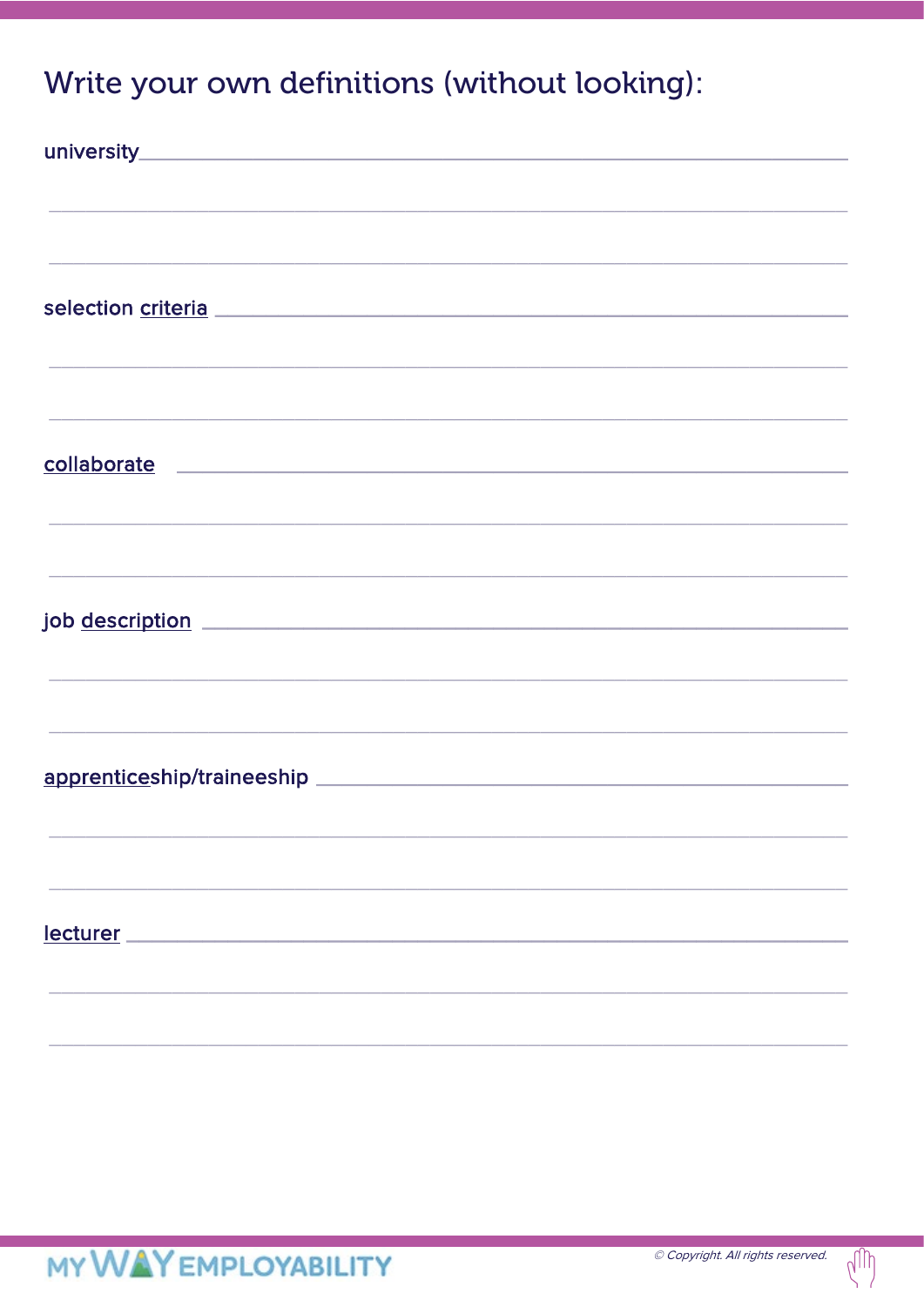# Training pathways **Glossary**

### Words and terms that appear in this practice

| Join each word to its meaning             |                                                                                                                                                                  |  |  |  |
|-------------------------------------------|------------------------------------------------------------------------------------------------------------------------------------------------------------------|--|--|--|
| tertiary education                        | - when you have to invite, help, and check in<br>with people.                                                                                                    |  |  |  |
| university (uni)                          | - is when you study and work at the same<br>time to gain a qualification. Visit the<br><b>Australian Government Apprenticeships</b><br>and Traineeships website. |  |  |  |
| technical and further<br>education (TAFE) | - skills and knowledge that employers use to<br>see if the job is right for you.                                                                                 |  |  |  |
| campus                                    | - briefly tells you what the job is and what<br>you will do.                                                                                                     |  |  |  |
| apprenticeship/<br>traineeship            | - a place where tertiary education happens.<br>You can study for a professional career or<br>job.                                                                |  |  |  |
| lecturer                                  | - education that takes place after school.                                                                                                                       |  |  |  |
| open days                                 | - you can visit campus and find out more<br>about studying at that place.                                                                                        |  |  |  |
| job description                           | - the physical location or suburb of the uni or<br>TAFE.                                                                                                         |  |  |  |
| selection criteria                        | - often you can study for a more practical<br>career or job.                                                                                                     |  |  |  |
| address                                   | - your teachers in tertiary education settings.                                                                                                                  |  |  |  |
| collaborate                               | - education that takes place after school.                                                                                                                       |  |  |  |
| flyer                                     | - "meet the criteria".                                                                                                                                           |  |  |  |
| liaison                                   | - a small piece of paper that describes the<br>event.                                                                                                            |  |  |  |

See the next page to check if you are right

### **MY WAY EMPLOYABILITY**

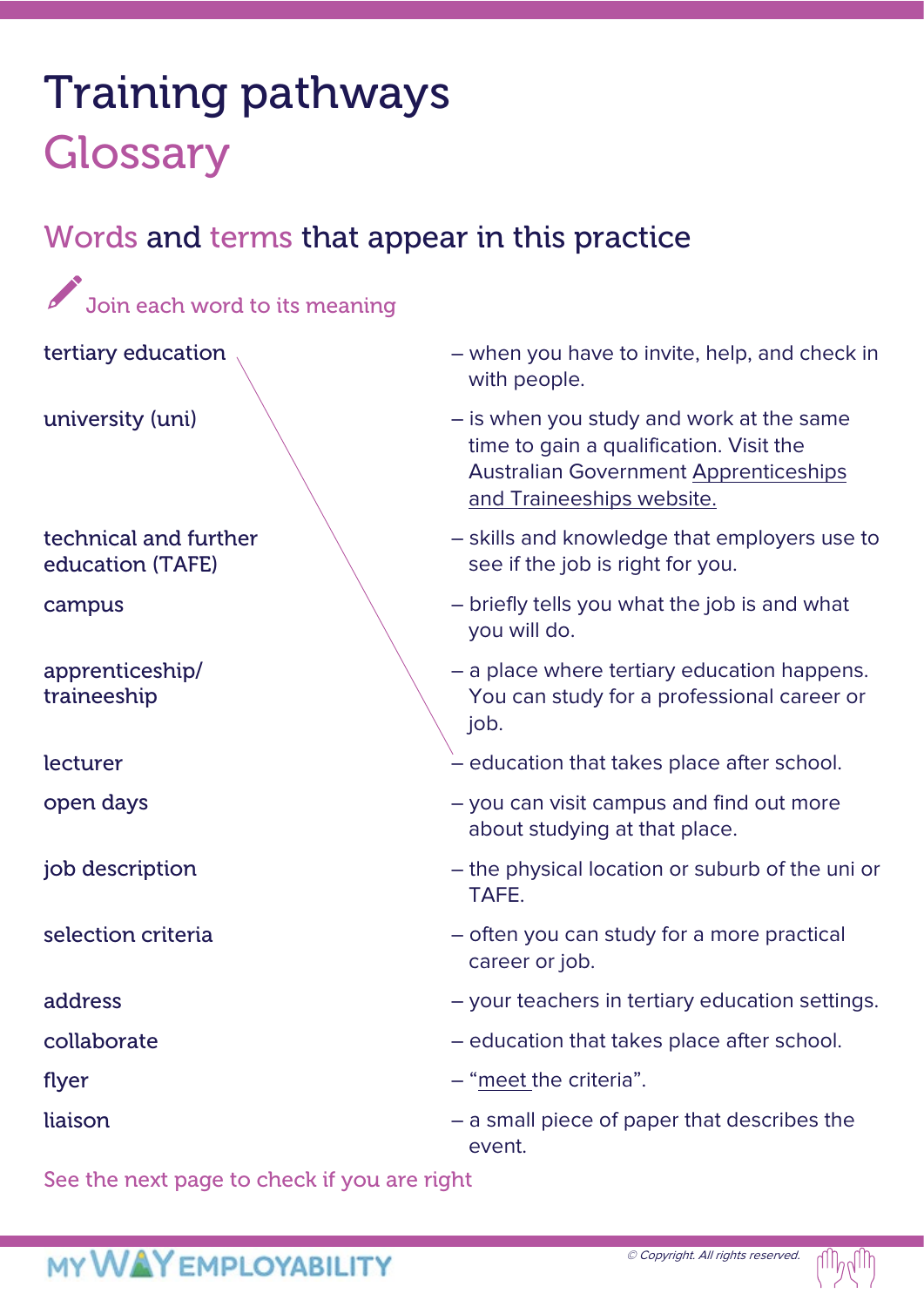#### $\boxtimes$  Tick the words that you got right

| tertiary education                        | - education that takes place after school.                                                                                                             |  |
|-------------------------------------------|--------------------------------------------------------------------------------------------------------------------------------------------------------|--|
| university (uni)                          | - a place where tertiary education happens. You can<br>study for a professional career or job.                                                         |  |
| technical and further<br>education (TAFE) | - a place where tertiary education happens. Often you<br>can study for a more practical career or job (than at<br>university).                         |  |
| campus                                    | - the physical location or suburb of the uni or TAFE.                                                                                                  |  |
| apprenticeship/<br>traineeship            | - is when you study and work at the same time to gain a<br>qualification. Visit the Australian Government<br>Apprenticeships and Traineeships website. |  |
| lecturer                                  | - your teachers in tertiary education settings are usually<br>called lecturers.                                                                        |  |
| open days                                 | - most universities and TAFEs hold open days. On open<br>days you can visit the campus and find out more about<br>studying at that place.              |  |
| job description                           | - briefly tells you what the job is and what you will do.                                                                                              |  |
| selection criteria                        | - skills and knowledge that employers use to see if the<br>job is right for you.                                                                       |  |
| address                                   | - "address" the selection criteria, show how you can do<br>the skills or "meet the criteria".                                                          |  |
| collaborate                               | - work together with other people.                                                                                                                     |  |
| flyer                                     | - a small piece of paper that describes the event.                                                                                                     |  |
| liaison                                   | - when you have to invite, help, and check in with<br>people.                                                                                          |  |

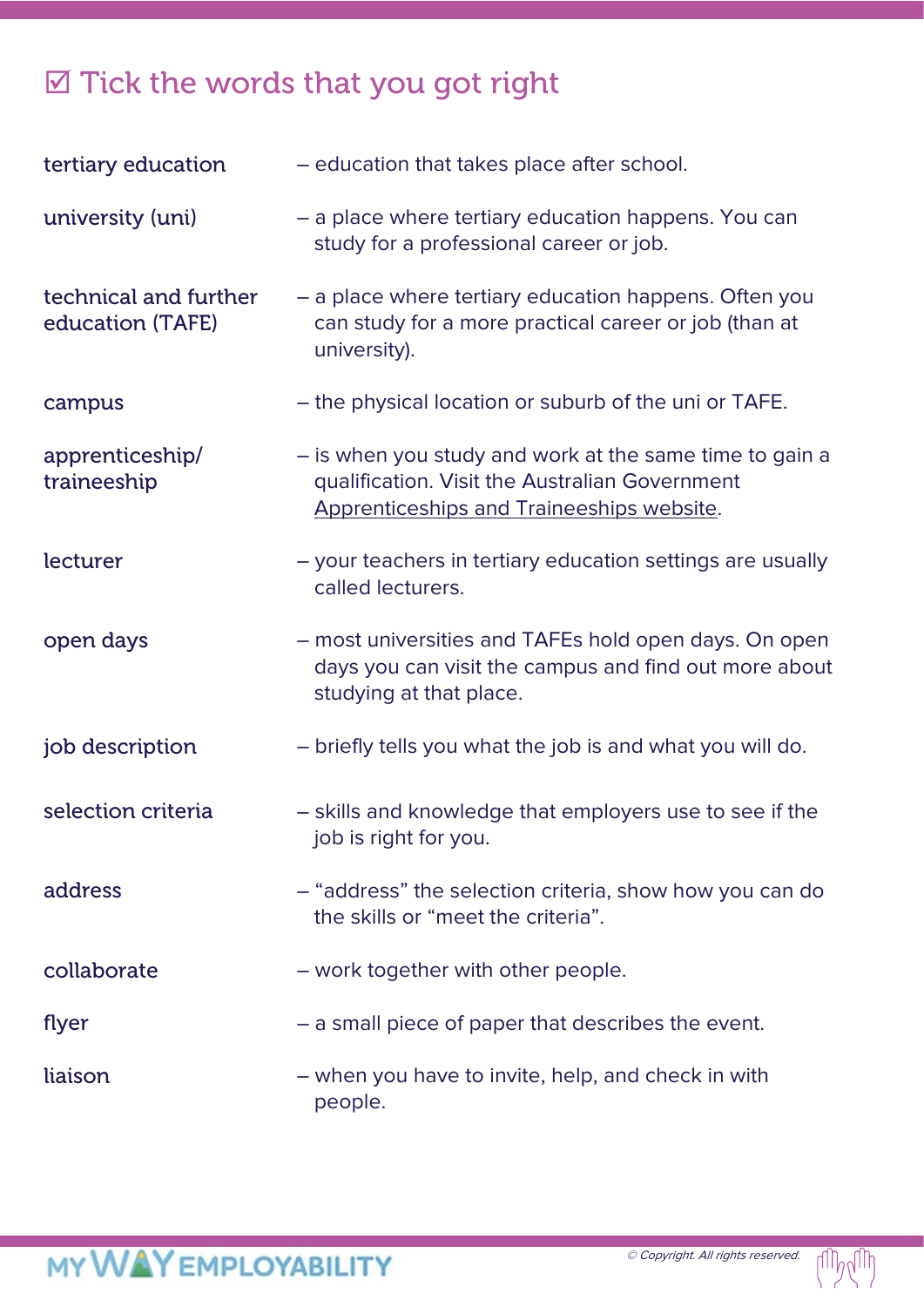

| to show I am the best person for the job.                                        |  |  |  |  |
|----------------------------------------------------------------------------------|--|--|--|--|
|                                                                                  |  |  |  |  |
|                                                                                  |  |  |  |  |
| and think that I could do this job.                                              |  |  |  |  |
| The is too far away.                                                             |  |  |  |  |
| I am not sure where I want to complete my ________________________________.      |  |  |  |  |
|                                                                                  |  |  |  |  |
|                                                                                  |  |  |  |  |
| engineer. I think I will have to wait until I have been to all of the            |  |  |  |  |
| before I decide.                                                                 |  |  |  |  |
| If I become a carpenter, I will try to get an _________________________________. |  |  |  |  |
| I know I don't want to work in a job where I have to                             |  |  |  |  |

I don't like working with people.

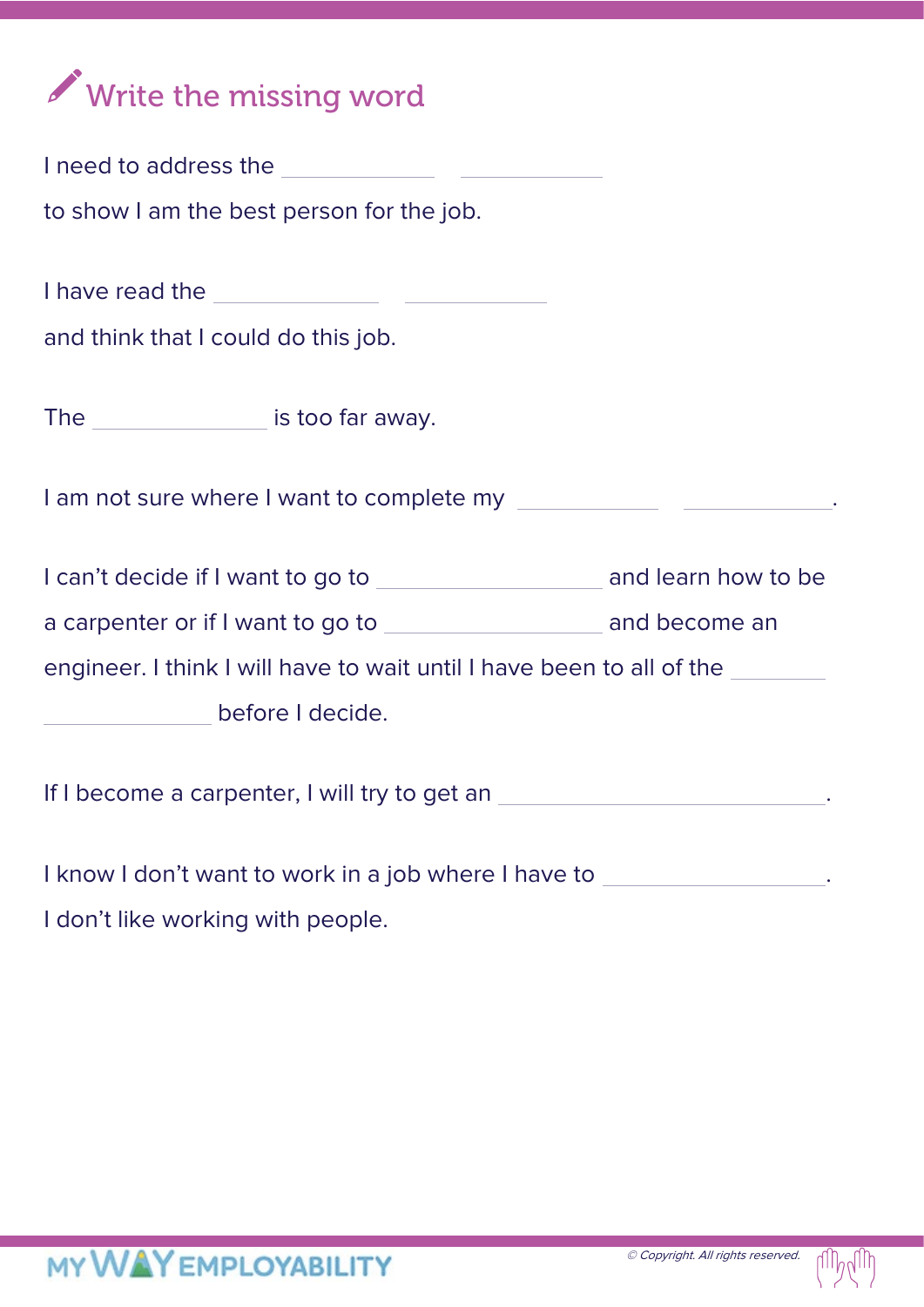# Training pathways **Glossary**

#### Words and terms that appear in this practice

- apprenticeship  $-$  is when you study and work at the same time to gain a qualification. Visit the Australian Government [Apprenticeships](https://www.dese.gov.au/skills-support-individuals/apprenticeships-and-traineeships#:%7E:text=An%20Australian%20Apprenticeship%20%E2%80%93%20that%20is,and%20skills%20into%20a%20business.)  [and Traineeships website.](https://www.dese.gov.au/skills-support-individuals/apprenticeships-and-traineeships#:%7E:text=An%20Australian%20Apprenticeship%20%E2%80%93%20that%20is,and%20skills%20into%20a%20business.)
- job description briefly tells you what the job is and what you will do.
- collaborate work together with other people.

#### technical and further education (TAFE)

– a place where tertiary education happens. Often you can study for a more practical career or job (than at university).

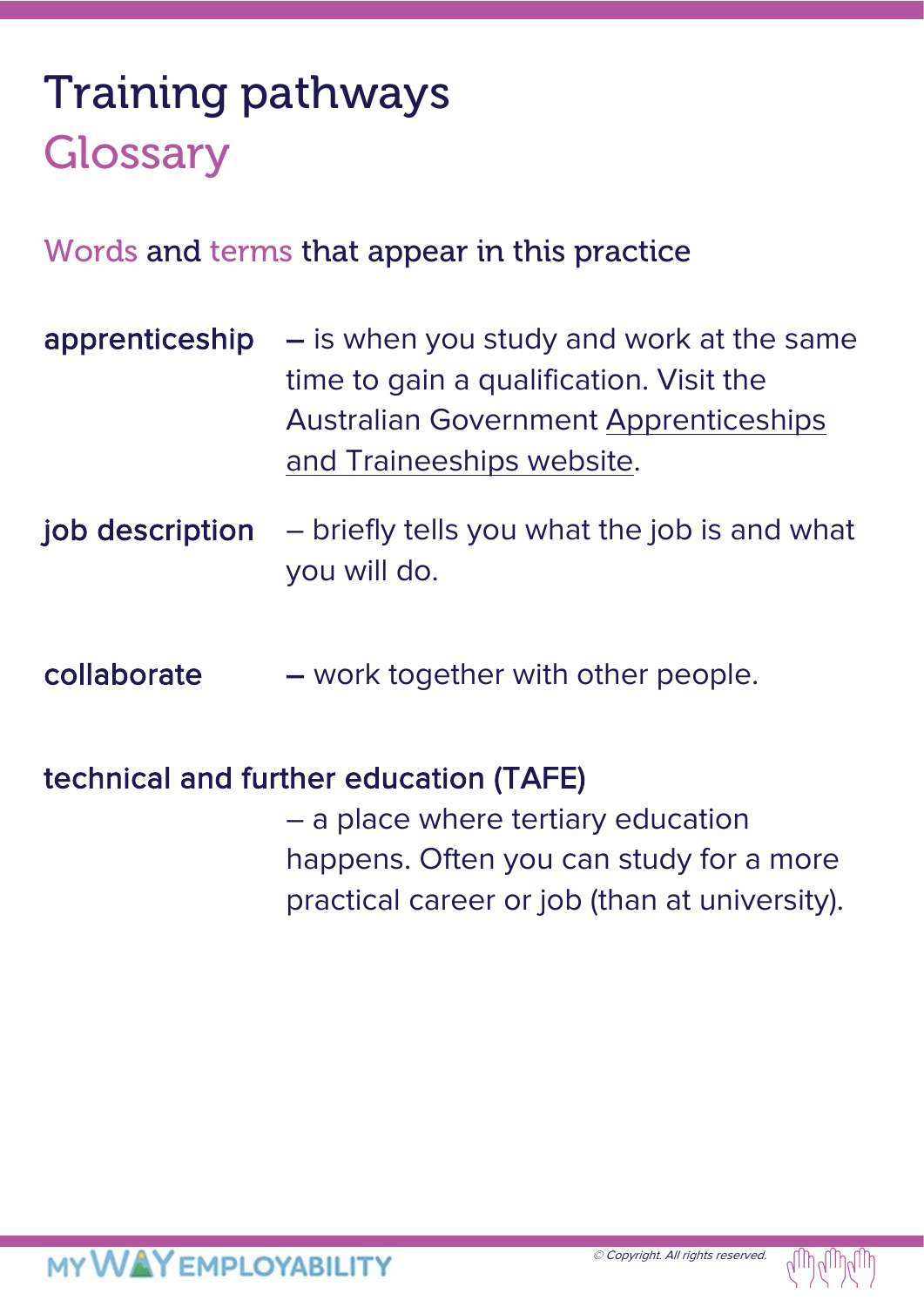









Photos on [Unsplash](https://unsplash.com/s/photos/hairdresser?utm_source=unsplash&utm_medium=referral&utm_content=creditCopyText) b[y Adam Winger](https://unsplash.com/@awcreativeut?utm_source=unsplash&utm_medium=referral&utm_content=creditCopyText) and [Kaleidico](https://unsplash.com/@kaleidico?utm_source=unsplash&utm_medium=referral&utm_content=creditCopyText)